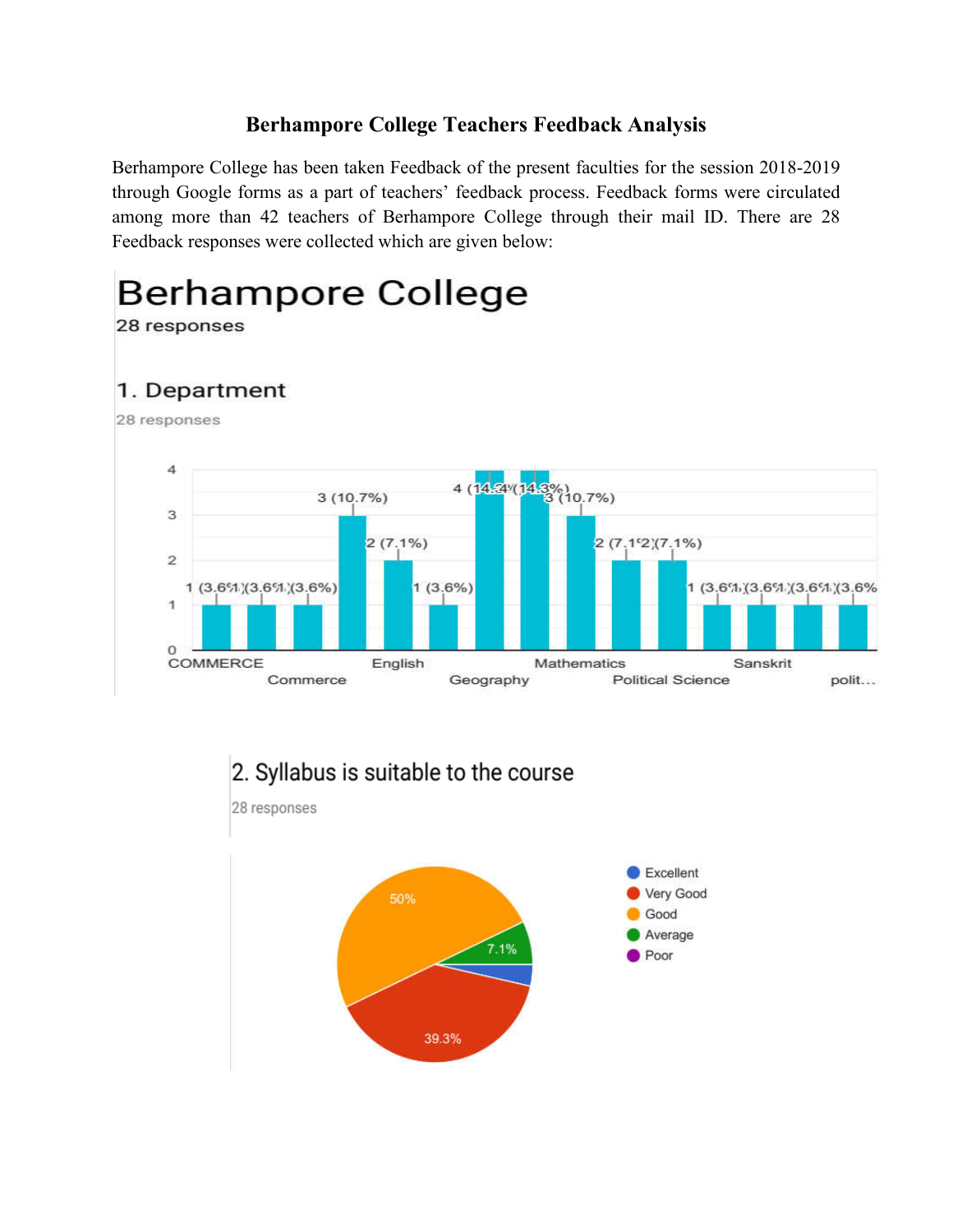### 3. Syllabus is need based





4. Aims and objectives of the syllabi are well defined and clear to teachers and students.



In the feedback process most of the questions are related to syllabi. It regards to suitability, need based, well defined aims and objective, etc. (item no. 2,  $3 \& 4$ ). It is evident from the response of the teachers in the feedback that no one comments in the favour of Excellency about syllabi as need based but there is different opinion about item no. 2 & 4. Very less comment in the Excellent category is observed. So, revision of the syllabus is necessary and more emphasis needs to confer on item 2 & 4.

Syllabus, curriculum, etc. are done by affiliated university of Kalyani with the help of few members of BOS as such scope of interference general teachers is very limited. The university should conduct more and more workshop in this regards.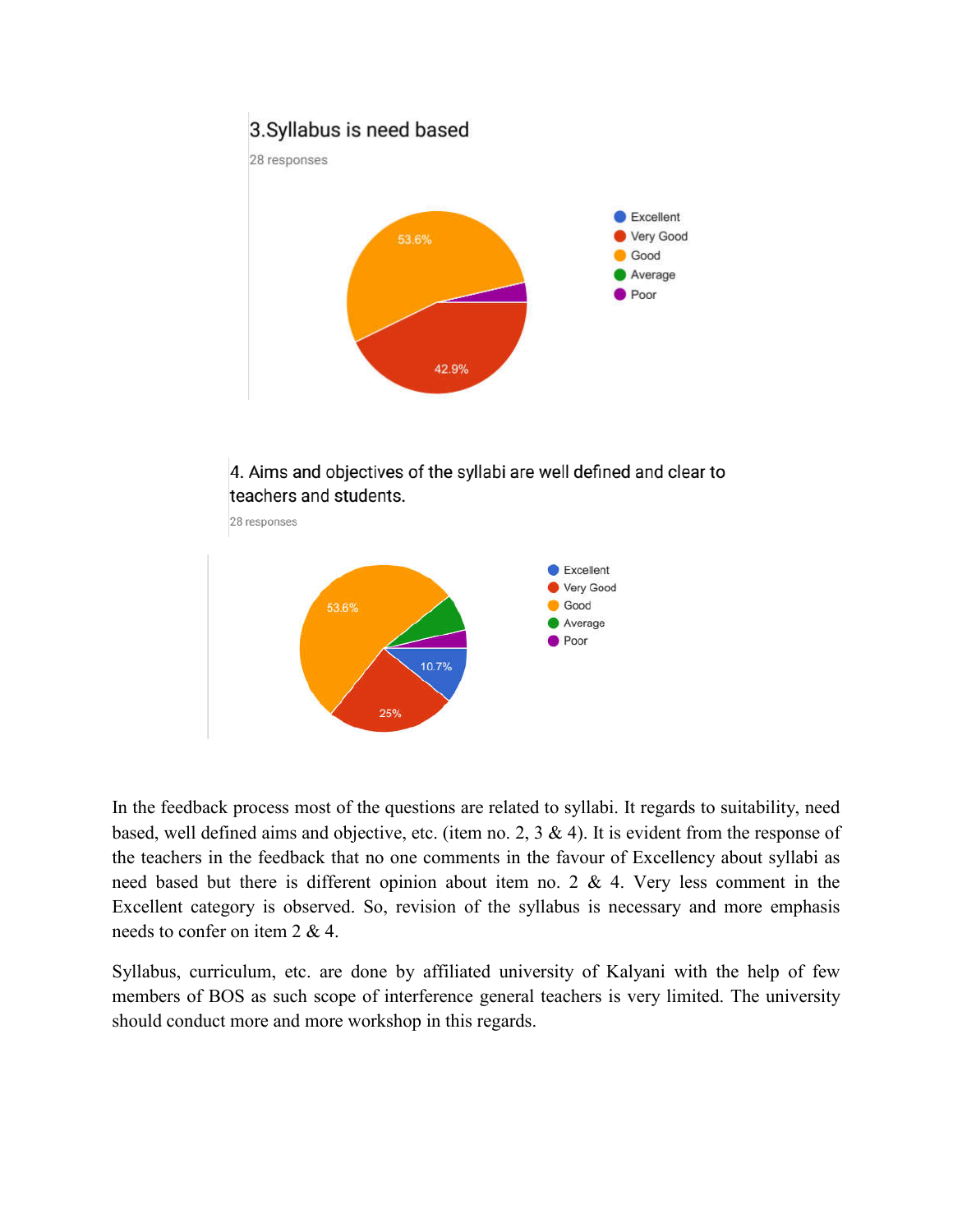# 5. Course content is followed by corresponding reference books/materials

28 responses



#### 6. The course/syllabus has good balance between theory and Lab.

28 responses



7. The course/syllabus of this subject increased my knowledge and perspective in the subject area.



Most of the subjects of our college belong to arts category. So, Lab is not important. Though, response for the item No. 5, 6  $\&$  7 are quite distinct. Revisions are warranted for these items.